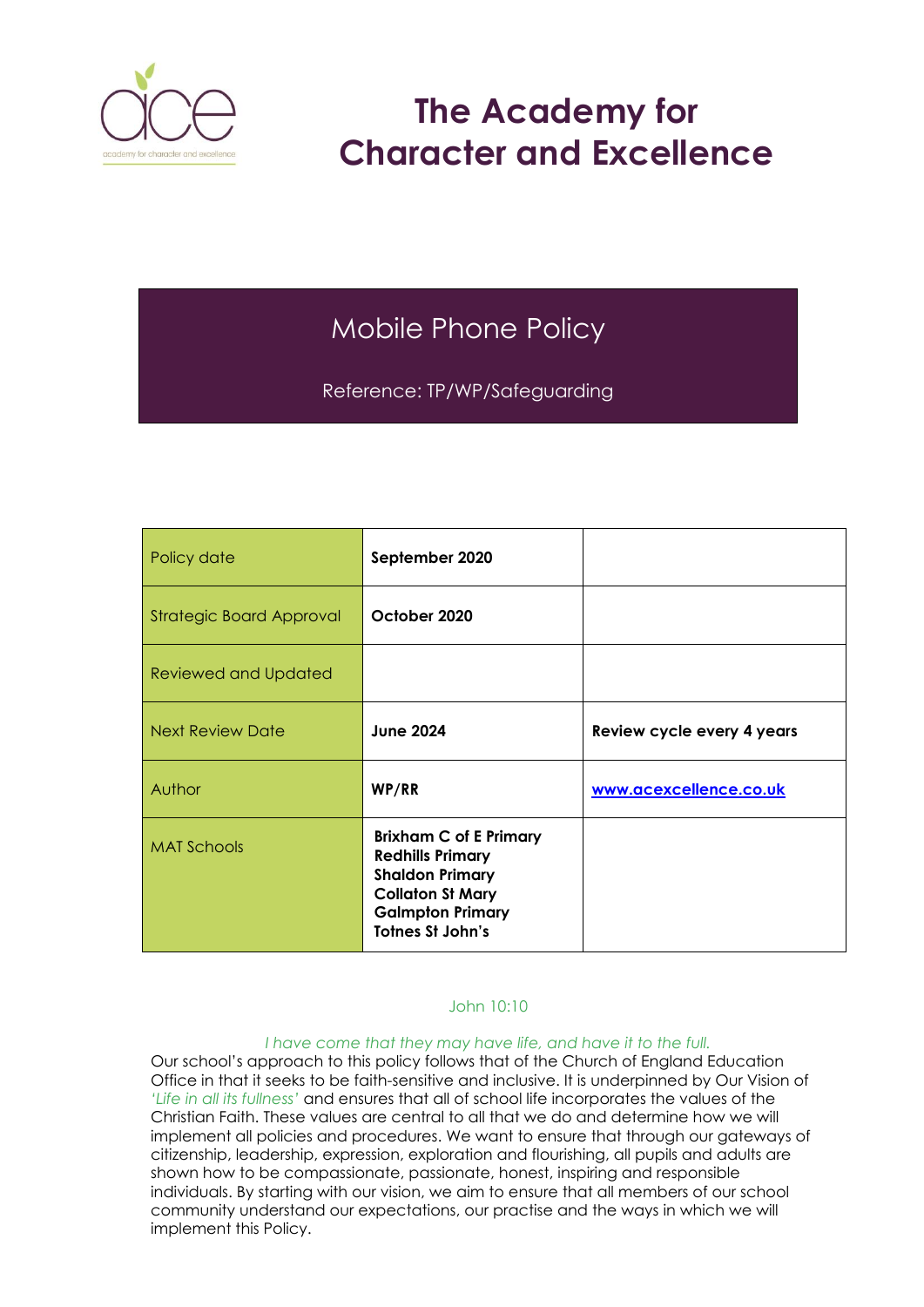#### **Who should use this policy?**

This policy will apply to all staff, pupils, parents, volunteers and visitors attending any school within the Academy for Character and Excellence.

This policy will be reviewed every four years unless significant legislative changes occur before the review date.

## **Contents**

| 9. Appendix 2: Permission form allowing a pupil to bring their phone to school 8 |  |
|----------------------------------------------------------------------------------|--|
|                                                                                  |  |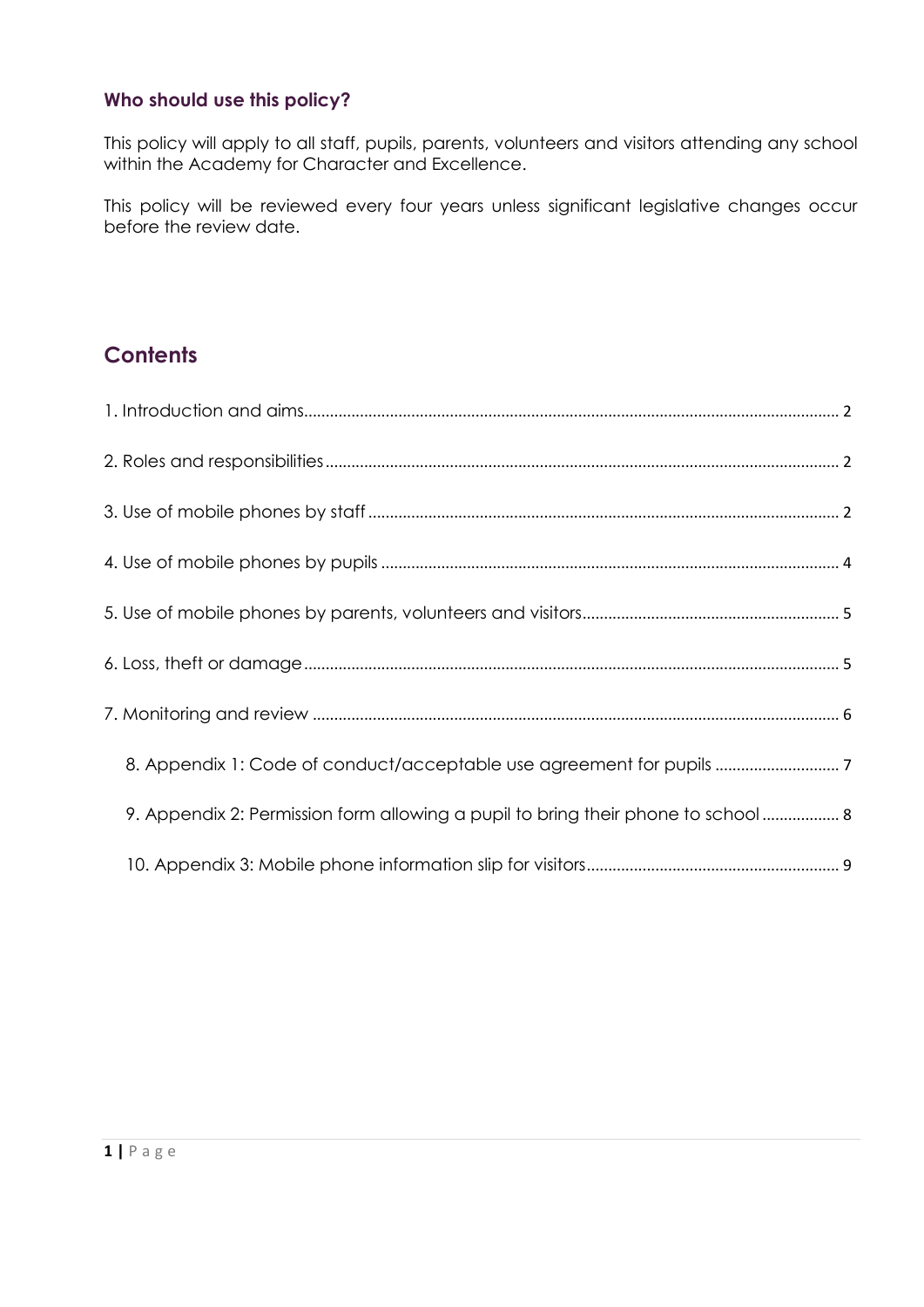## <span id="page-2-0"></span>**1. Introduction and aims**

At the Academy for Character and Excellence we recognise that mobile phones, including smart phones, are an important part of everyday life for our pupils, parents, volunteers, visitors and staff, as well as the wider school community.

Our policy aims to:

- Promote, and set an example for, safe and responsible phone use
- Set clear guidelines for the use of mobile phones for pupils, staff, parents and volunteers
- Support the school's other policies, especially those related to child protection and behaviour

This policy also aims to address some of the challenges posed by mobile phones in school, such as:

- Risks to child protection
- > Data protection issues
- > Potential for lesson disruption
- Risk of theft, loss, or damage
- Appropriate use of technology in the classroom

## <span id="page-2-1"></span>**2. Roles and responsibilities**

#### **2.1 Staff**

All staff (including teachers, support staff, and supply staff) are responsible for enforcing this policy.

Volunteers, or anyone else otherwise engaged by the school, must alert a member of staff if they witness, or are aware of, a breach of this policy.

The Headteacher and the DSL are responsible for monitoring the policy and holding staff and pupils accountable for its implementation.

The Head of Safeguarding and Inclusion will review this policy every four years.

#### **2.2 Governors**

As part of the Safeguarding portfolio, governors will be monitoring Safeguarding across all schools. Part of this will be appropriate use of mobile phones and adhering to the mobile phone policy.

## <span id="page-2-2"></span>**3. Use of mobile phones by staff**

#### **3.1 Personal mobile phones**

Staff (including volunteers, contractors and anyone else otherwise engaged by the school)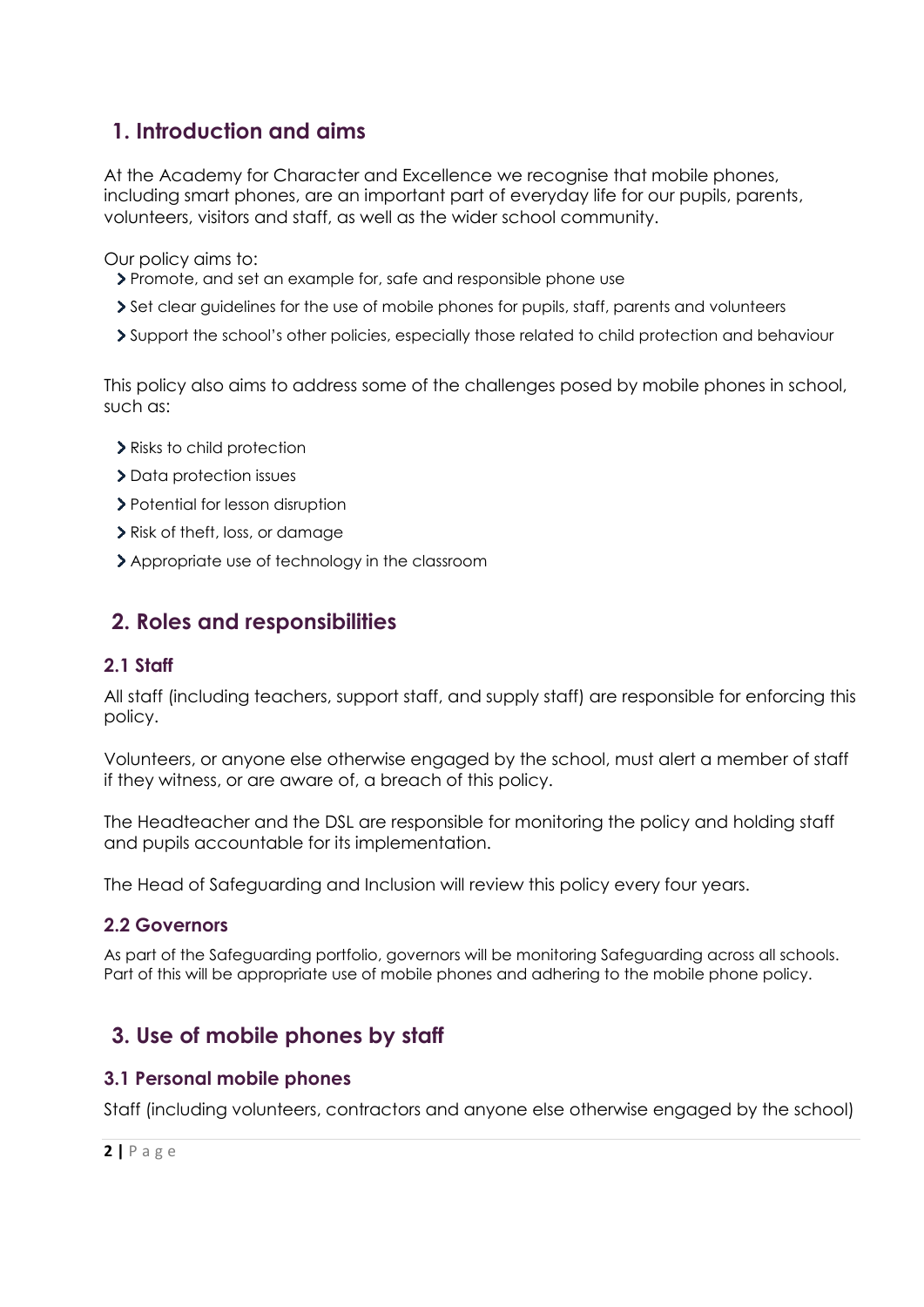are not permitted to make or receive calls, or send texts, while children are present/during contact time excluding the DSL. Use of personal mobile phones must be restricted to noncontact time, and to areas of the school where pupils are not present (such as the staff room).

There may be circumstances in which it's appropriate for a member of staff to have use of their phone during contact time. For instance:

- For emergency contact by their child, or their child's school
- In the case of acutely ill dependents or family members

The Headteacher will decide on a case-by case basis whether to allow for special arrangements.

If special arrangements are not deemed necessary, school staff can use the school office number 01803 556433 as a point of emergency contact.

#### **3.2 Data protection**

Staff must not use their personal mobile phones to process personal data, or any other confidential school information. Please refer to the Trust's GDPR Policy.

#### **3.3 Safeguarding**

Staff must refrain from giving their personal contact details to parents or pupils, including connecting through social media and messaging apps.

Staff must avoid publicising their personal contact details on any social media platform or website, to avoid unwanted contact by parents or pupils. Please refer to the Trust's Online Safety policy.

Staff must not use their mobile phones to take photographs or recordings of pupils, their work, or anything else, which could identify a pupil. If it's necessary to take photos or recordings as part of a lesson/school trip/activity, this must be done using school equipment.

#### **3.4 Using personal mobiles for work purposes**

In some circumstances, it may be appropriate for staff to use personal mobile phones for work. Such circumstances may include, but aren't limited to:

- > Emergency evacuations
- > Supervising off-site trips
- > Supervising residential visits

In these circumstances, staff will:

- Use their mobile phones in an appropriate and professional manner, in line with our staff code of conduct
- Not use their phones to take photographs or recordings of pupils, their work, or anything else which could identify a pupil

**3 |** P a g e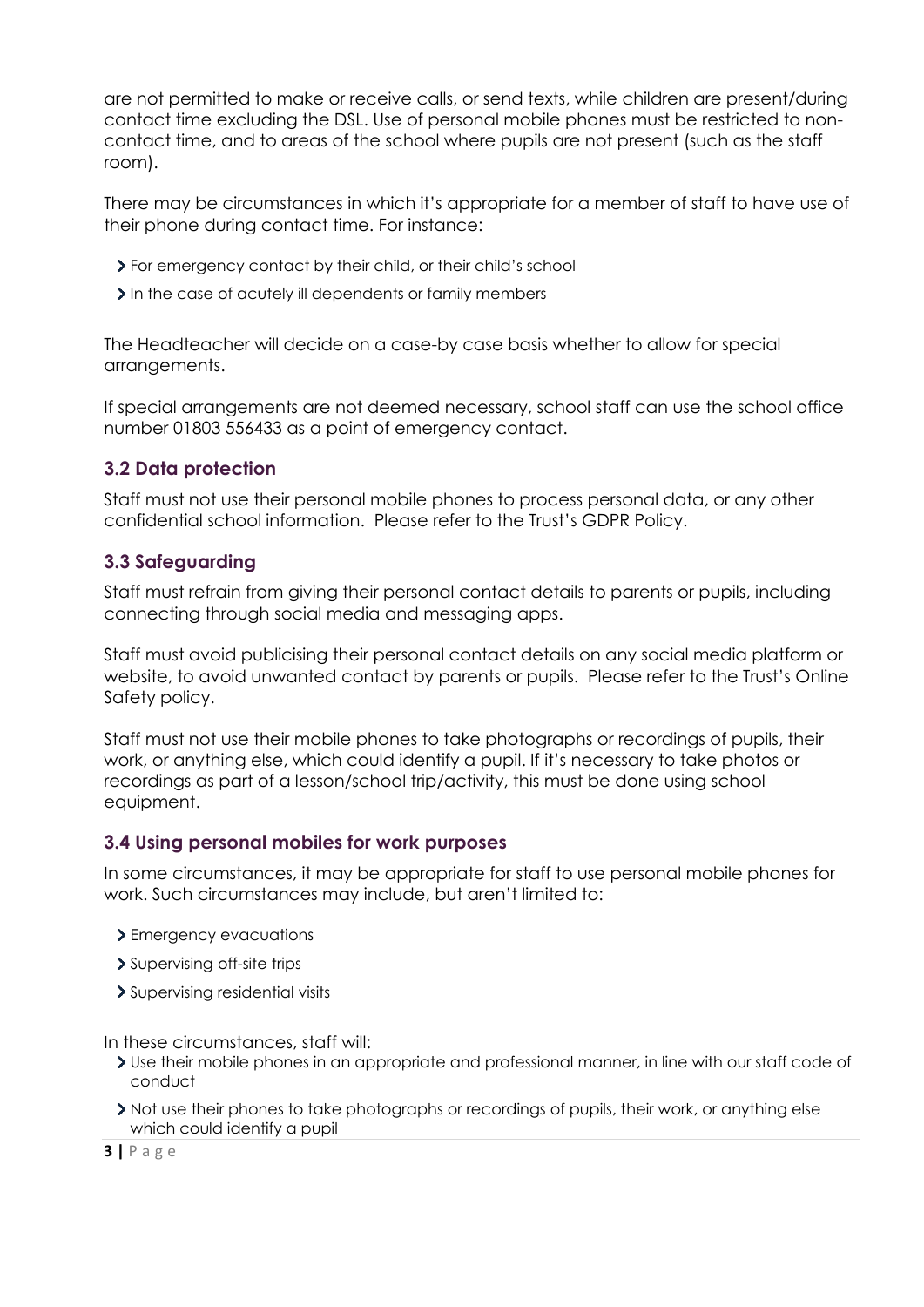Refrain from using their phones to contact parents. If necessary, contact must be made via the school office

#### **3.5 Work phones**

Some members of staff are provided with a mobile phone by the school for work purposes.

Only authorised staff are permitted to use school phones, and access to the phone must not be provided to anyone without authorisation.

Staff must:

- Only use phone functions for work purposes, including making/receiving calls, sending/receiving emails or other communications, or using the internet
- Ensure that communication or conduct linked to the device is appropriate and professional at all times, in line with our staff code of conduct.

#### **3.6 Sanctions**

Staff that fail to adhere to this policy may face disciplinary action. See the school's staff disciplinary policy for more information.

## <span id="page-4-0"></span>**4. Use of mobile phones by pupils**

Pupils are allowed to bring a personal mobile phone to school for the following reasons.

- Travelling to school by themselves
- Young carers who need to be contactable

If pupils do bring in personal mobile phones they are to hand them in to the office or a nominated member of staff as soon as then enter the school premises.

Pupils are not allowed to use their mobile phone whilst on school premises.

#### **4.1 Sanctions**

If a pupil breaches this policy, the following sanctions will apply:

- Phones be confiscated until the end of the school day
- If the pupils' parents will be contacted about the breach
- The phone will be returned at the end of the day from either the school office or nominated member of staff
- Schools are permitted to confiscate phones from pupils under sections 91 and 94 of the [Education and Inspections Act 2006](https://www.legislation.gov.uk/ukpga/2006/40/section/94)

The school have the power to search pupils' phones, as set out in the [DfE's guidance on](https://www.gov.uk/government/publications/searching-screening-and-confiscation)  [searching, screening and confiscation](https://www.gov.uk/government/publications/searching-screening-and-confiscation). The DfE guidance allows you to search a pupil's phone if you have reason to believe the phone contains pornographic images, or if it is being/has been used to commit an offence or cause personal injury.

Certain types of conduct, cyber bullying or harassment can be classified as criminal conduct. The school takes such conduct extremely seriously, and will involve the police or

**4 |** P a g e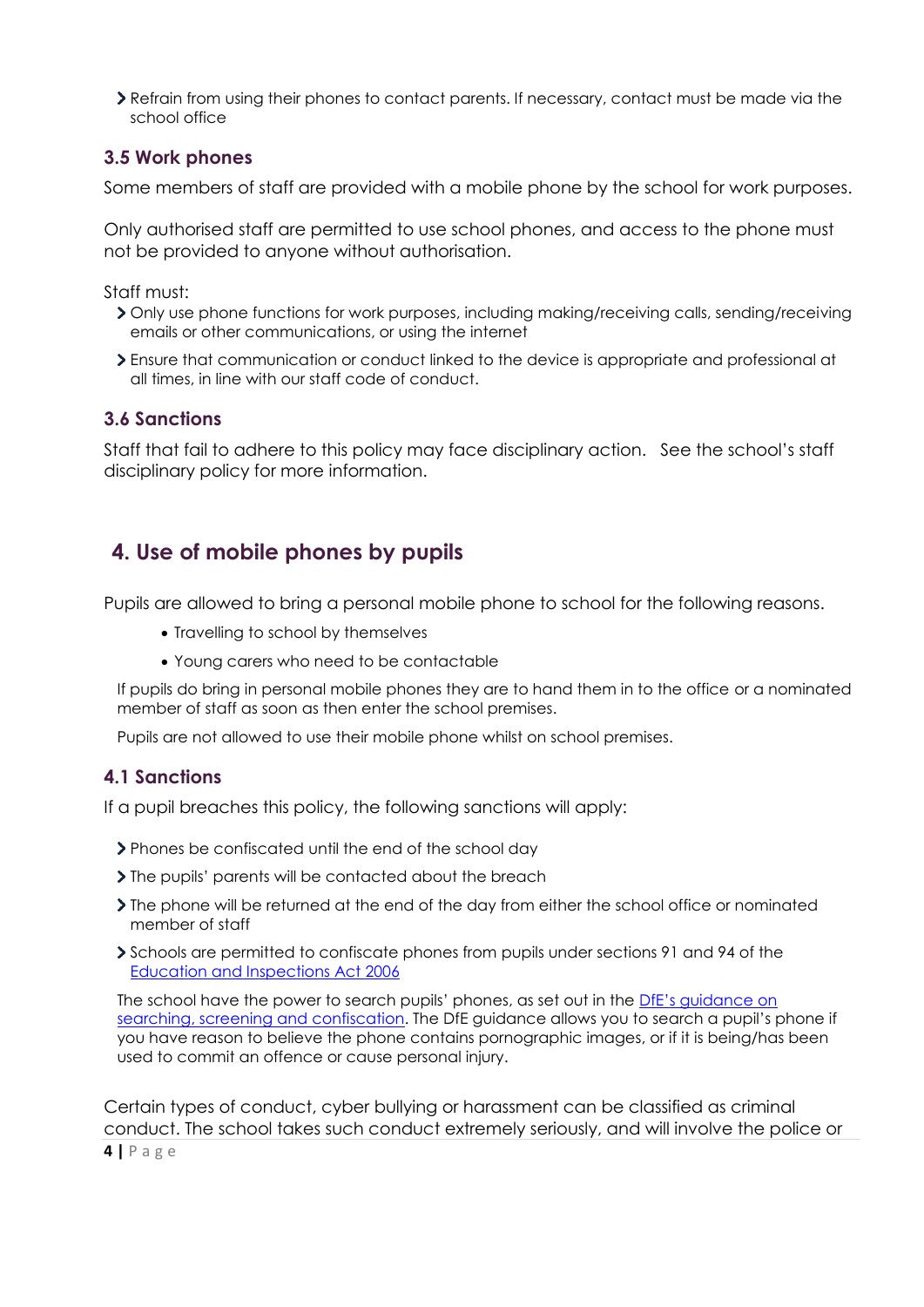other agencies as appropriate.

Such conduct includes, but is not limited to:

- > Sexting
- > Threats of violence or assault
- Abusive calls, emails, social media posts or texts directed at someone on the basis of someone's ethnicity, religious beliefs or sexual orientation

## <span id="page-5-0"></span>**5. Use of mobile phones by parents, volunteers and visitors**

Parents, visitors and volunteers (including directors, governors and contractors) must adhere to this policy as it relates to staff if they are on the school site during the school day.

This means:

- Not taking pictures or recordings of pupils, unless it's a public event (such as a school fair), or of their own child
- Using any photographs or recordings for personal use only, and not posting on social media without consent
- If Not using phones in lessons, or when working with pupils

Parents, visitors and volunteers will be informed of the rules for mobile phone use when they sign in at reception or attend a public event at school.

All visitors and volunteers will be given key information on the use of mobile phones upon arrival at school.

Parents or volunteers supervising school trips or residential visits must not:

- Use their phone to make contact with other parents
- Take photos or recordings of pupils, their work, or anything else which could identify a pupil

Parents or volunteers supervising trips are also responsible for enforcing the school's policy for pupils using their phones, as set out in section 4 above.

Parents must use the school office as the first point of contact if they need to get in touch with their child during the school day. They must not try to contact their child on his/her personal mobile during the school day.

## <span id="page-5-1"></span>**6. Loss, theft or damage**

Pupils bringing phones to school must ensure that phones are appropriately labelled, and are stored securely when not in use such as:

• Inserting a slip of their full name in their phone case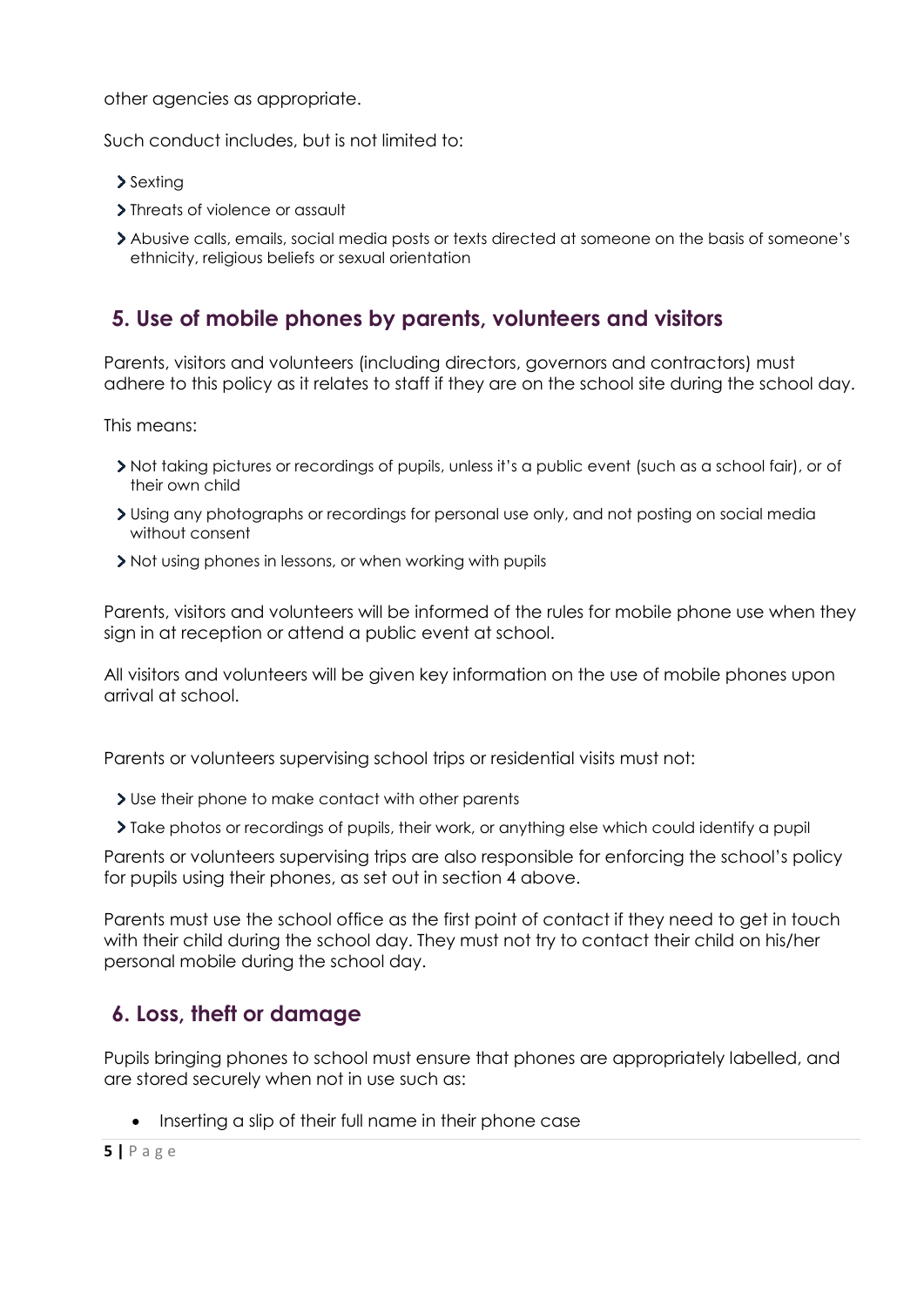Labelling the phone cover with their full name

Pupils must secure their phones as much as possible, including using passwords or pin codes to protect access to the phone's functions. Staff must also secure their personal phones, as well as any work phone provided to them. Failure by staff to do so could result in data breaches.

The school accepts no responsibility for mobile phones that are lost, damaged or stolen on school premises or transport, during school visits or trips, or while pupils are travelling to and from school.

Confiscated phones will be stored in the school office or in a secure location and be returned at the end of the school day.

Lost phones should be returned to the school office. The school will then attempt to contact the owner.

## <span id="page-6-0"></span>**7. Monitoring and review**

The school is committed to ensuring that this policy has a positive impact of pupils' education, behaviour and welfare. When reviewing the policy, the school will take into account:

- Feedback from parents and pupils
- > Feedback from teachers
- Records of behaviour and safeguarding incidents
- Relevant advice from the Department for Education, the local authority or other relevant organisations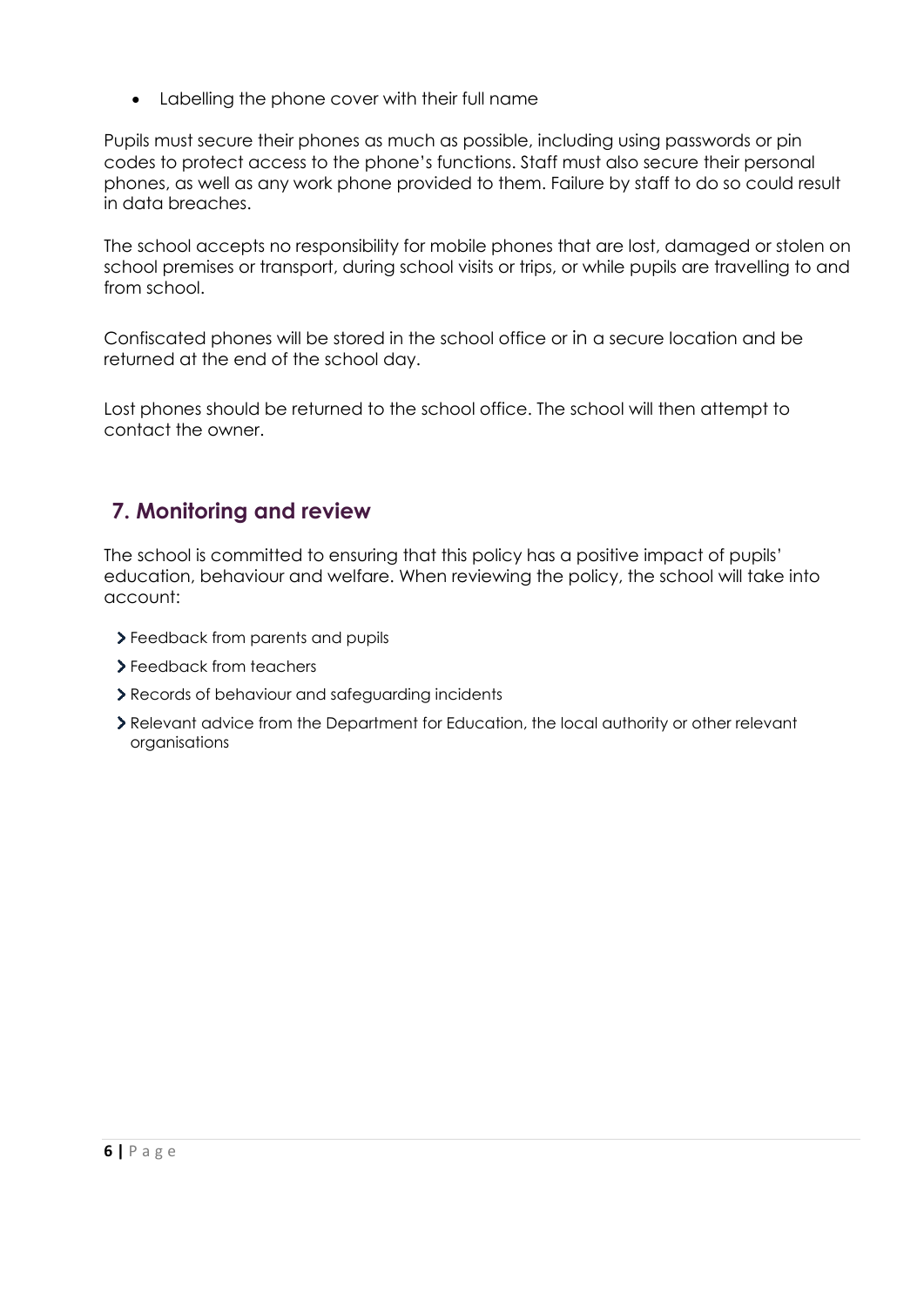### <span id="page-7-0"></span>**8. Appendix 1: Code of Conduct/Acceptable Use Agreement for Pupils**



### **Code of Conduct/Acceptable Use Agreement**

You must obey the following rules if you bring your mobile phone to school:

- 1. Phones must be switched off (not just put on 'silent') when handed into reception.
- 2. You cannot take photos or recordings (either video or audio) of school staff or other pupils without their consent.
- 3. Avoid sharing your contact details with people you don't know, and don't share other people's contact details without their consent.
- 4. Don't share your phone's passwords or access codes with anyone else.
- 5. Don't use your mobile phone to bully, intimidate or harass anyone. This includes bullying, harassing or intimidating pupils or staff via:
	- a. Email
	- b. Text/messaging app
	- c. Social media
- 6. Don't use your phone to send or receive anything that may be criminal. For instance, by 'sexting'.
- 7. Rules on bullying, harassment, and intimidation apply to how you use your mobile phone even when you aren't in school.
- 8. Don't use vulgar, obscene or derogatory language while on the phone or when using social media. This language is not permitted under the school's behaviour policy.
- 9. If you are found to have a phone on your person, you must comply with a request by a member of staff to switch off and turn over your phone. Refusal to comply is a breach of the school's behaviour policy and will be dealt with accordingly.
- 10. Mobile phones are not permitted in any internal or external exam or test environment. If you have a mobile phone, you will be asked to store these appropriately, before entering the test room. Bringing a phone into the test room can result in your exam being declared invalid.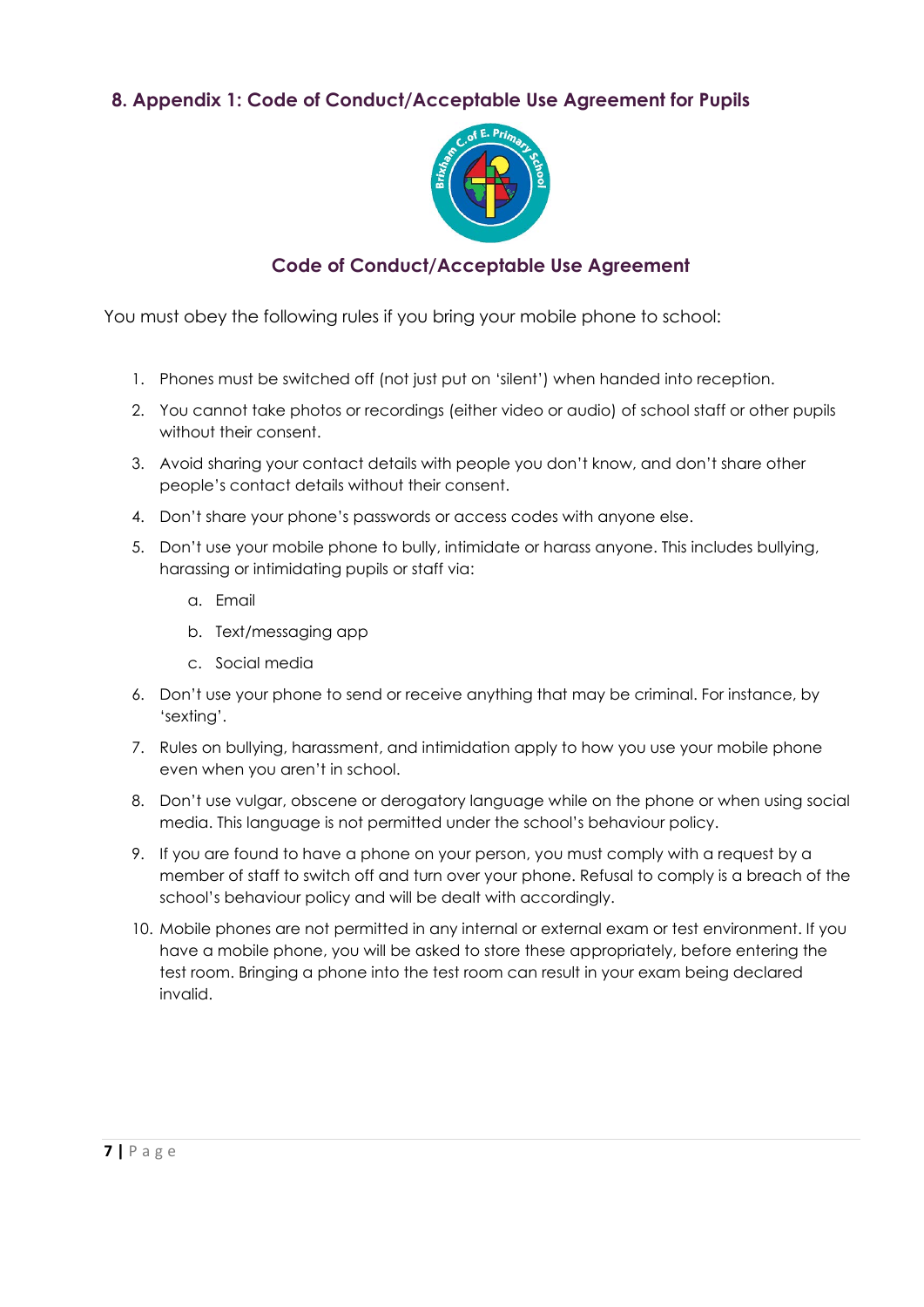#### <span id="page-8-0"></span>**9. Appendix 2: Permission form allowing a pupil to bring their phone to school**

| <b>PUPIL DETAILS</b> |  |
|----------------------|--|
| <b>Pupil name:</b>   |  |
| Year group/class:    |  |
| Parent(s) name(s):   |  |

The school has agreed to allow \_\_\_\_\_\_\_\_\_\_\_\_\_\_\_\_\_\_\_\_ [pupil name] to bring [his/her] mobile phone to school because [he/she]:

> Travels to and from school alone

> Is a young carer

Pupils who bring a mobile phone to school must abide by the school's policy on the use of mobile phones, and its code of conduct/acceptable use agreement.

The school reserves the right revoke permission if pupils don't abide by the policy.

The school accepts no responsibility for mobile phones that are lost, damaged or stolen on school premises, or while pupils are travelling to and from school.

Parent signature: \_\_\_\_\_\_\_\_\_\_\_\_\_\_\_\_\_\_\_\_\_\_\_\_\_\_\_\_\_\_\_\_\_\_\_\_\_

Pupil signature (where appropriate): \_\_\_\_\_\_\_\_\_\_\_\_\_\_\_\_\_\_\_\_\_\_\_\_\_\_\_\_\_\_\_\_\_\_\_\_\_\_\_

| FOR SCHOOL USE ONLY |  |  |
|---------------------|--|--|
| Authorised by:      |  |  |
| Date:               |  |  |